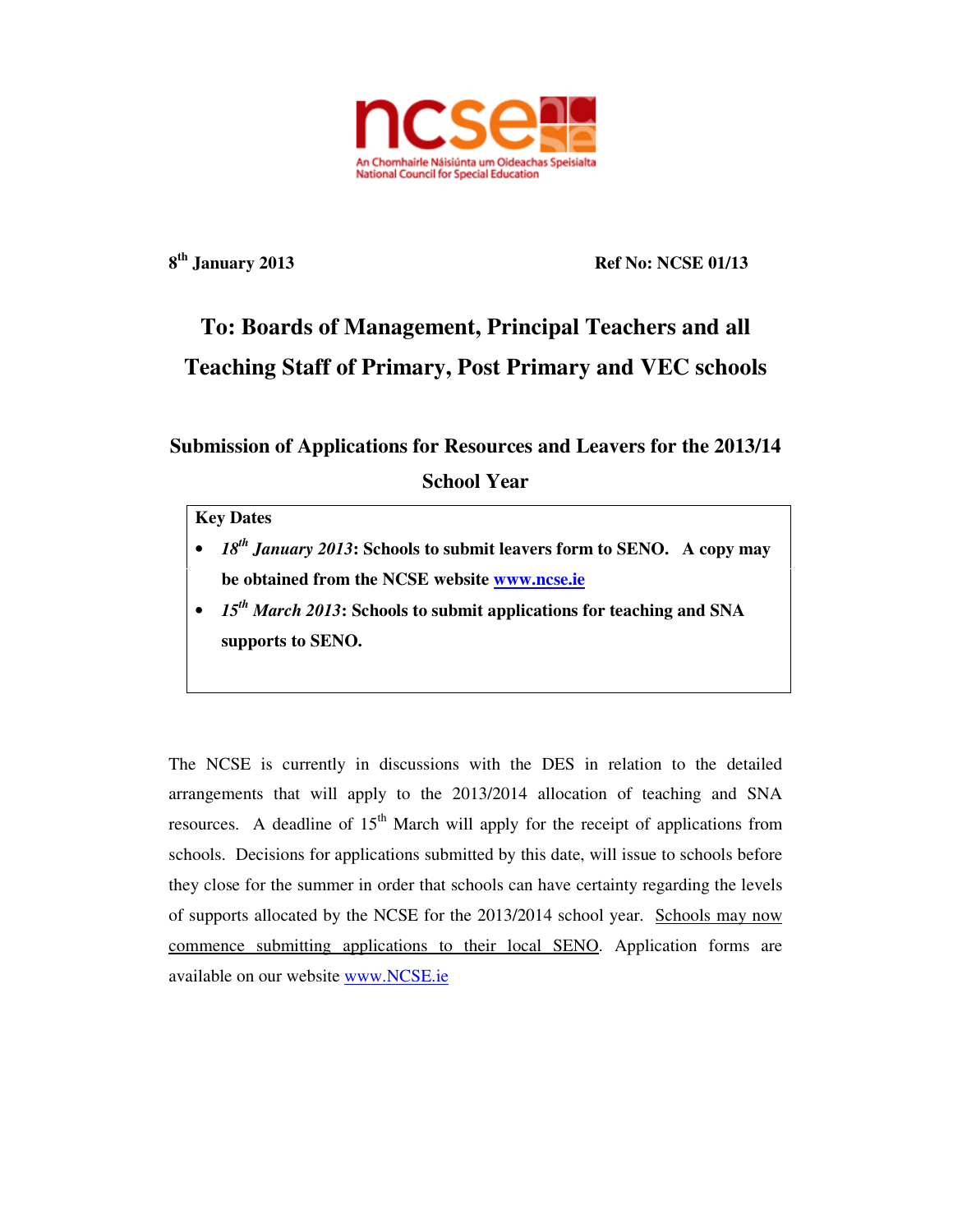#### *Children with SEN Leaving at the end of 2012/13 School Year*

Schools should forward the list of children with SEN who they are aware will be leaving at the end of the school year as per Appendix 5 (copy attached). This will enable the SENO to determine the level of additional teaching and SNA supports, which will be freed up for reallocation as appropriate. In schools where no children with SEN are leaving, the school should complete the form signalling a NIL return. The leaver forms for Special Schools is also available on our website www.ncse.ie

# **The list of children leaving should be submitted to the SENO by Friday 18th January 2013**

### *Applications for Resource Teaching Received From Schools since 5th October 2012*

In early November, the NCSE processed valid applications for teaching supports received between June and the  $5<sup>th</sup>$  October 2012 and issued the decisions to the schools concerned. Applications for resource teaching hours received by the NCSE after the 5<sup>th</sup> October 2012 will be processed and included in the level of supports allocated for the 2013/2014 school year. **There is no need for schools to re-submit these applications.** In the meantime, where a pupil meets the criteria for resource teaching hours, schools should support these pupils from the existing quantum of resource teaching hours, except in exceptional cases e.g. where the school does not have any allocation of resource teaching hours. In these cases, schools should contact the local SENO.

Please note that further information will issue as appropriate for the 13/14 allocations process.

**Sé Goulding Head of Operations**